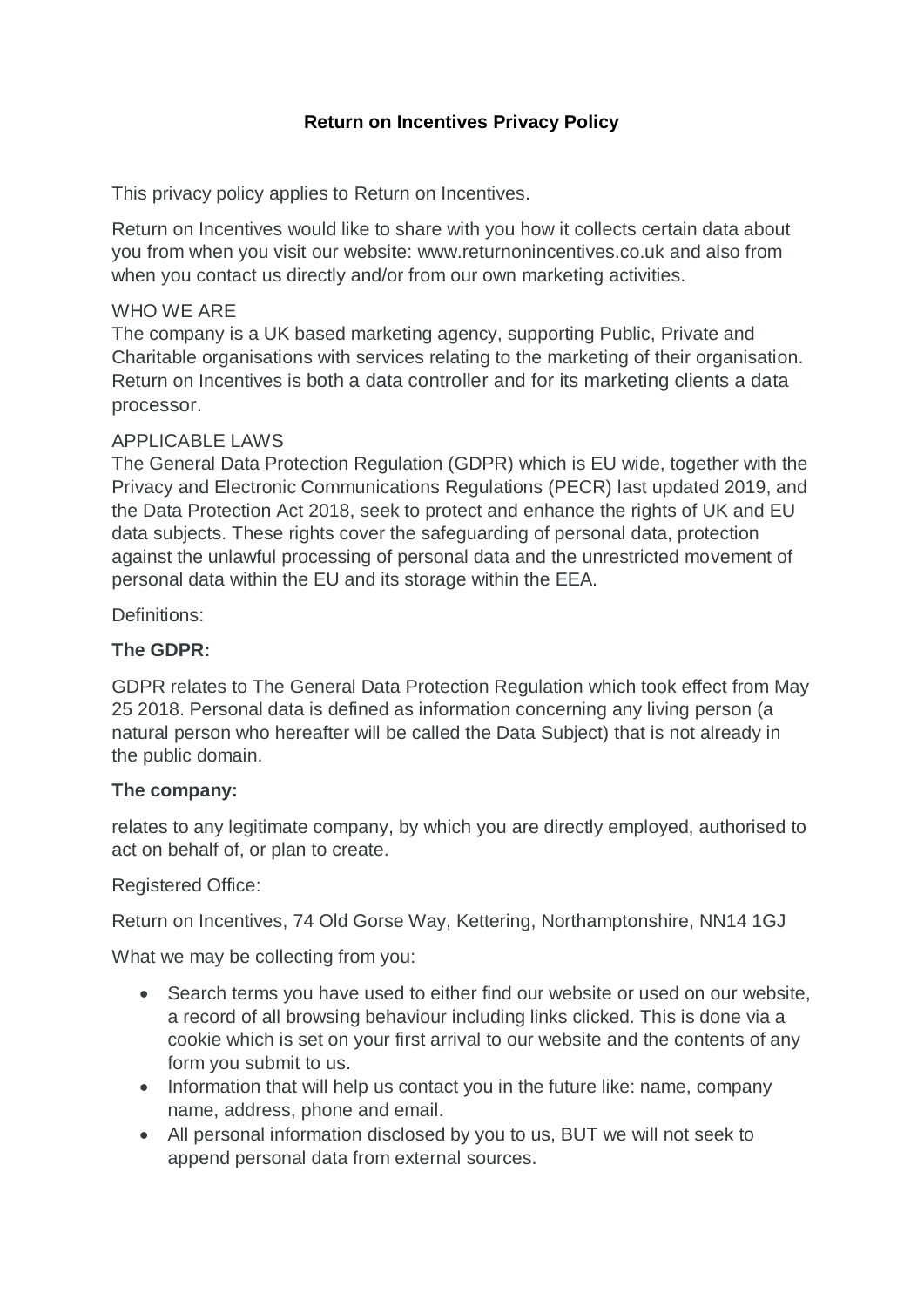- Information on engagement with the emails and SMS messages you receive from us.
- The IP address your router freely transmits to our webservers.
- Your browser user agent as freely transmitted by your computer. This includes your browser build information, your device type and your computer's operating system.
- Some personal data may also be collected about you from the forms and surveys you complete, from records of our correspondence and phone calls.
- Return on Incentives will only collect the information needed so that it can provide you with information about its clients' services and its own, the business does not sell or broker your data, although coincidentally there may be times when your information could be contained in data that Return on Incentives has purchased from a third-party list broker on behalf of another client.
- Some of the collected items may contain personal data.
- Social media information either in the public domain or you share with us.

We will not be collecting:

- Information about browsing habits outside of our own domains (namely www.returnonincentives.co.uk)
- Personal sensitive information (special categories of data) relating to you and your private life such as gender and age.

# WHERE WE STORE YOUR DATA?

We only store data on our UK Return on Incentives secure servers. Your data will never be stored outside the UK, unless you have specifically requested us to do so.

This data is held in a state-of-the-art highly protected data storage environment within the UK, which is backed up each day to another UK location. Data held will be used to:

- Provide contracted services to clients
- Improve the content and relevance of what we send to you.
- Help improve the content we display on our website.
- Answer any questions you may have submitted and to retain this information to ensure a fast and effective service in the future.
- Provide you with the fastest access to the latest content relevant to you.
- Ensure we remain GDPR compliant.

# STORAGE RETENTION POLICIES

Contacts opting out of the Return on Incentives platforms will be pared back to the minimum amount of information needed to ensure their record always remains supressed, even if the client inadvertently re-purchases and/or supplies a new mailing list containing the same record information.

For legal purposes, client information is maintained for seven years after the relationship has ended and then destroyed. Personally Identifiable data and sensitive data relating to client projects will be erased as agreed in the contract or within 30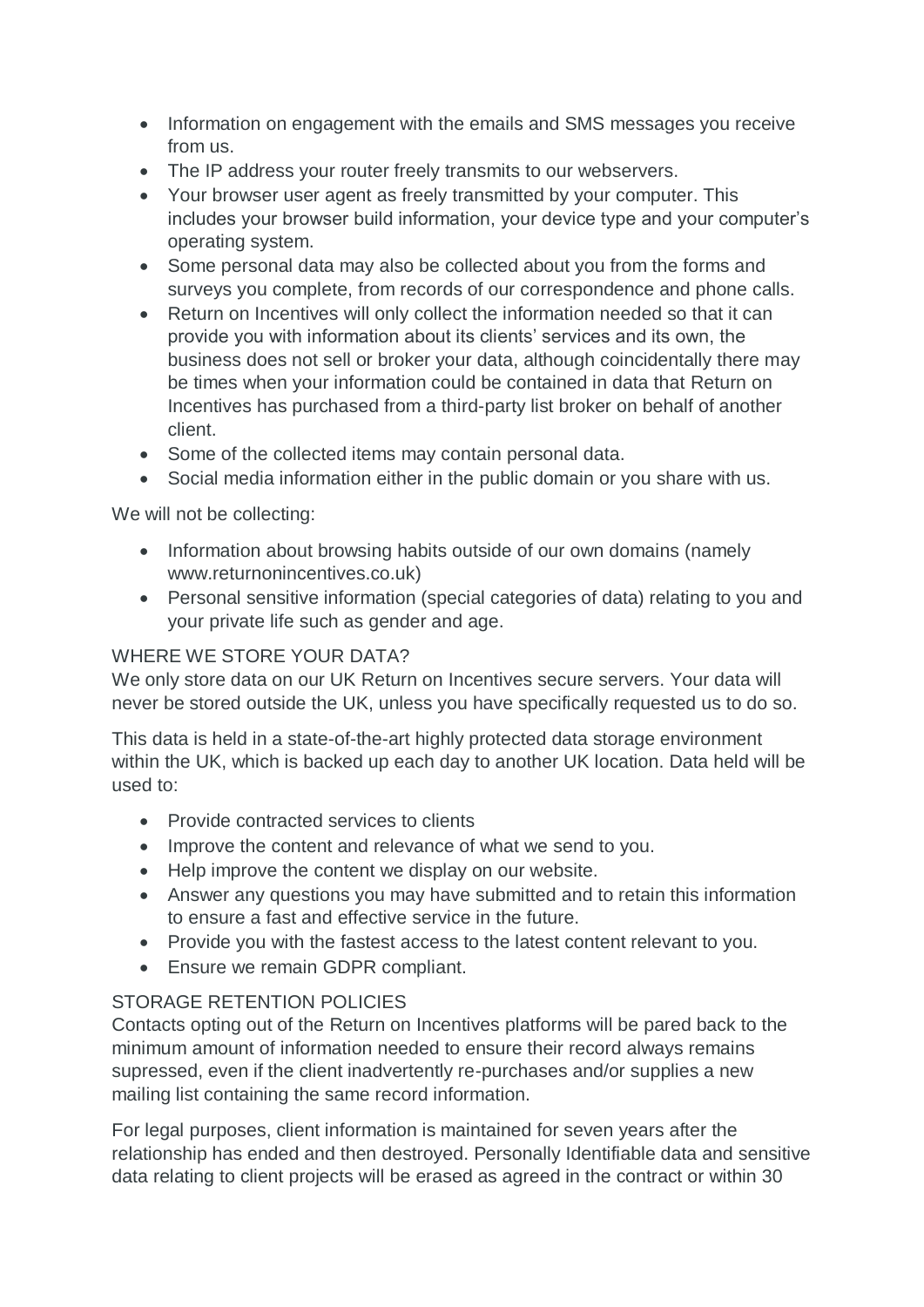days, whichever is sooner. All Personal data is only retained for as long as legally required, for more information please contact hello@returnonincentives.co.uk

# LEGAL BASIS FOR PROCESSING PERSONAL DATA

To meet our contractual obligations to clients and legitimate interests to respond to enquiries concerning the automated marketing services provided.

Legitimate interests pursued by Return on Incentives include promoting our services. These communications may include social media, email, newsletters, telephone calls, phone calls, text messages and any other channels to reach those who may be interested in using the different marketing services provided by Return on Incentives. In making contact via our website, you agree to us contacting you to follow-up on your enquiry and to maintaining a dialogue with you.

Return on Incentives will use information collected from you to provide quotations, make telephone contact and to email you information which the business believes may be of interest to you. In you making initial contact, you consent to Return on Incentives maintaining a marketing dialogue with you until you either opt out (which you can do at any stage) or we decide to desist in promoting our services.

Contact information collected from you as a result of requests for product demonstrations will be used by both organisations to promote their legitimate interests.

## WHEN ACTING AS A DATA PROCESSOR

Return on Incentives also acts on behalf of its clients in the capacity of data processor. When working as a data processor, Return on Incentives will be acting on the instruction of its client, and will work hard to ensure that the client is also fully GDPR compliant. This may include, for example, supporting the client with a Data Protection Impact Assessment, at the start of the project.

## EMAIL OPTIONS

Should you wish to stop receiving marketing emails from Return on Incentives, you can

- Use the unsubscribe link, which will be present within the footer of every email and SMS we send to you. Your subscription preferences will be immediately updated.
- Write to Return on Incentives, specifically requesting your removal (addressed to: Data Controller, Return on Incentives, Suite 1, Brixworth Country Park, Northampton Road, Northampton, NN6 9DG), your request will be actioned within 28 days of its receipt. You must include your name and email address for us to ensure removal.

Please note we cannot accept unsubscribe requests through any other channel.

## SHARING INFORMATION WITH RETURN ON INCENTIVES

When providing personal data for Return on Incentives you confirm that you have the necessary permission to use the information and/or any other third parties where applicable.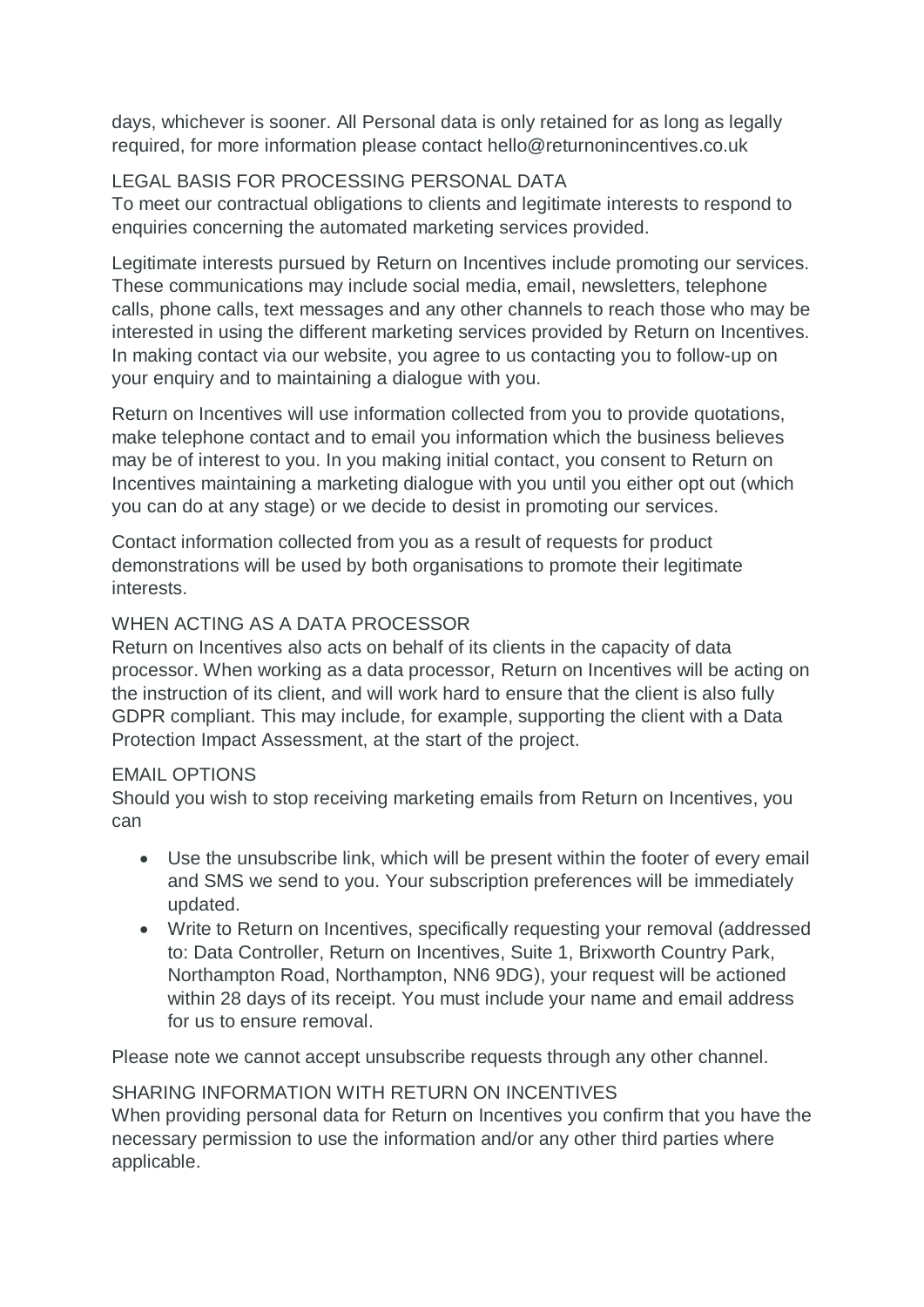By posting information on to different social media accounts (belonging to third parties such as employees or supporters) whether entered by you, your contractor or the social media account holder, the Client further confirms that it has the consent to use these accounts and also has the appropriate consent, if applicable, relating to any children under 18.

## DATA SECURITY

Due to the open nature of the internet, transmitting any campaign data sent to Return on Incentives must only be done via secure data transfer. It is important to note, any data you send to us is sent at your own risk. Once your data is received, it will be stored within the Return on Incentives secure data environment, where we have robust processes and procedures to keep it safe.

## DISCLOSING YOUR INFORMATION

We will only pass on the personal data collected if we have a legal or contractual obligation to do so. However, Return on Incentives may on occasion pass your Personal data to third party data processors exclusively to process work on its behalf. Return on Incentives requires these parties to agree to process this information based on our instructions, confidentiality agreement and requirements consistent with this Privacy Policy and GDPR.

Return on Incentives does not broker or pass on information gained from your engagement with the business without your consent. However, Return on Incentives may disclose your personal data to meet legal obligations, regulations or valid governmental request. The agency may also enforce its Terms and Conditions, including investigating potential violations of its Terms and Conditions to detect, prevent or mitigate fraud or security or technical issues; or to protect against imminent harm to the rights, property or safety of Return on Incentives, its clients and/or the wider community.

# YOUR RIGHTS AS A DATA SUBJECT

At any point whilst Return on Incentives is in possession of or processing your personal data, all data subjects have the following rights:

- 1. Right of access you have the right to request a copy of the information that we hold about you.
- 2. Right of rectification you have a right to correct data that we hold about you that is inaccurate or incomplete.
- 3. Right to be forgotten in certain circumstances you can ask for the data we hold about you to be erased from our records.
- 4. Right to restriction of processing where certain conditions apply you have a right to restrict the processing.
- 5. Right of portability you have the right to have the data we hold about you transferred to another organisation.
- 6. Right to object you have the right to object to certain types of processing such as direct marketing.
- 7. Right to object to automated processing, including profiling you also have the right not to be subject to the legal effects of automated processing or profiling. In the event that Return on Incentives refuses your request under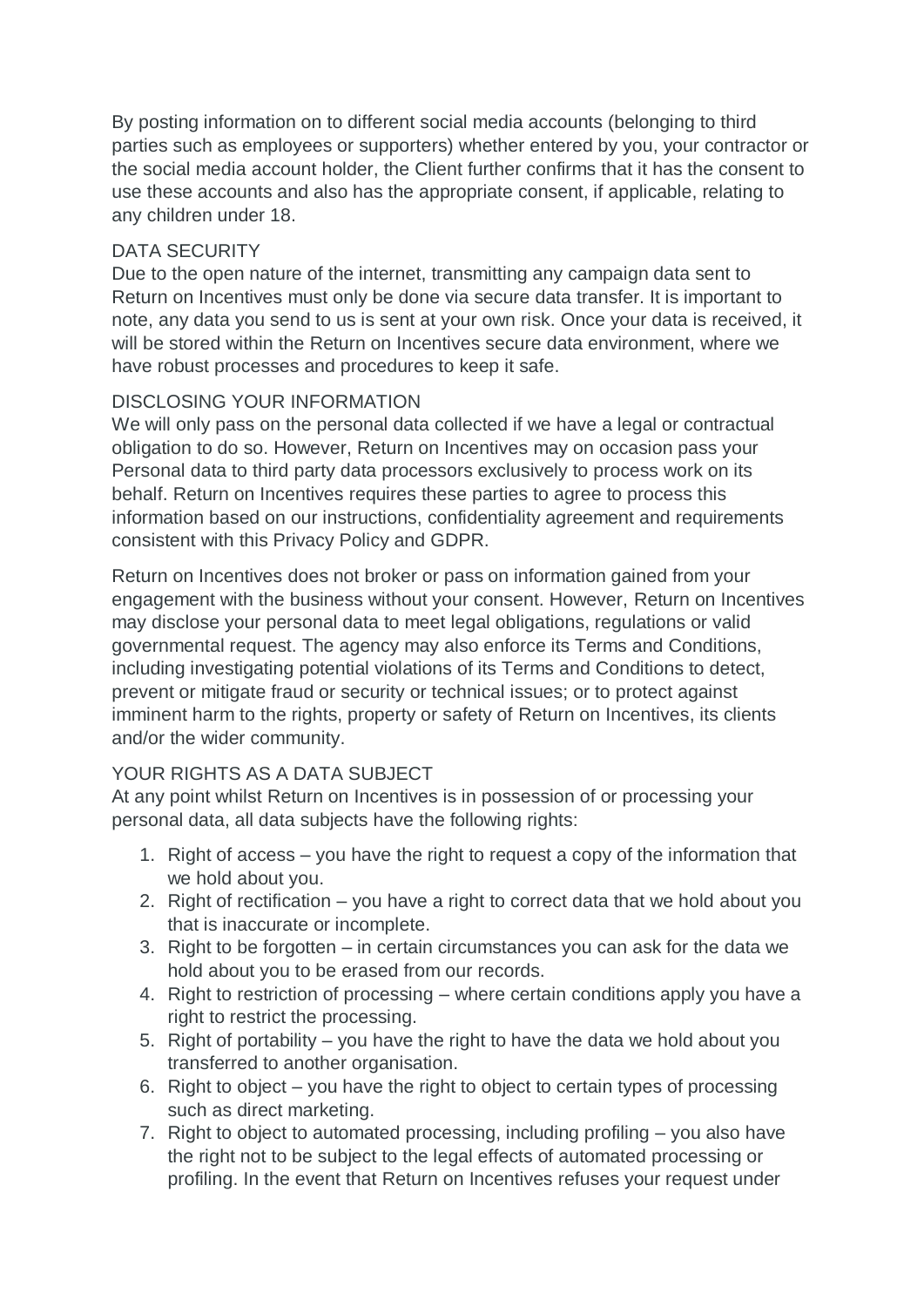rights of access, we will provide you with a reason as to why, which you have the right to legally challenge. Return on Incentives at your request can confirm what information it holds about you and how it is processed.

You can request the following information:

- Identity and the contact details of the person or organisation (Return on Incentives) that has determined how and why to process your data.
- Contact details of the data protection officer, where applicable.
- The purpose of the processing as well as the legal basis for processing.
- If the processing is based on the legitimate interests of Return on Incentives or a third party such as one of its clients, information about those interests.
- The categories of personal data collected, stored and processed.
- Recipient(s) or categories of recipients that the data is/will be disclosed to.
- How long the data will be stored.
- Details of your rights to correct, erase, restrict or object to such processing.
- Information about your right to withdraw consent at any time.
- How to lodge a complaint with the supervisory authority (ICO).
- Whether the provision of personal data is a statutory or contractual requirement, or a requirement necessary to enter into a contract, as well as whether you are obliged to provide the personal data and the possible consequences of failing to provide such data.
- The source of personal data if it wasn't collected directly from you.
- Any details and information of automated decision making, such as profiling, and any meaningful information about the logic involved, as well as the significance and expected consequences of such processing.

To access what personal data is held, identification will be required

Return on Incentives will accept the following forms of ID when information on your personal data is requested: a copy of your driving licence, passport, birth certificate and a utility bill not older than three months. A minimum of one piece of photographic ID listed above and a supporting document is required.

If Return on Incentives is dissatisfied with the quality, further information may be sought before personal data can be released. All requests should be made to dpo@returnonincentives.co.uk or in writing to Return on Incentives, Suite 1, Brixworth Country Park, Northampton Road, Northampton, NN6 9DG.

For more information on GDPR and your rights please see <https://ico.org.uk/for-organisations/data-protection-reform/overview-of-the-gdpr/>

## EXTERNAL THIRD-PARTY LINKS

Return on Incentives may, from time, to time link to third party websites displaying useful content. It is important to note this privacy policy specifically covers the www.returnonincentives domain.

Please ensure you have verified the privacy policies on any hyperlinked external websites before submitting any personal information.